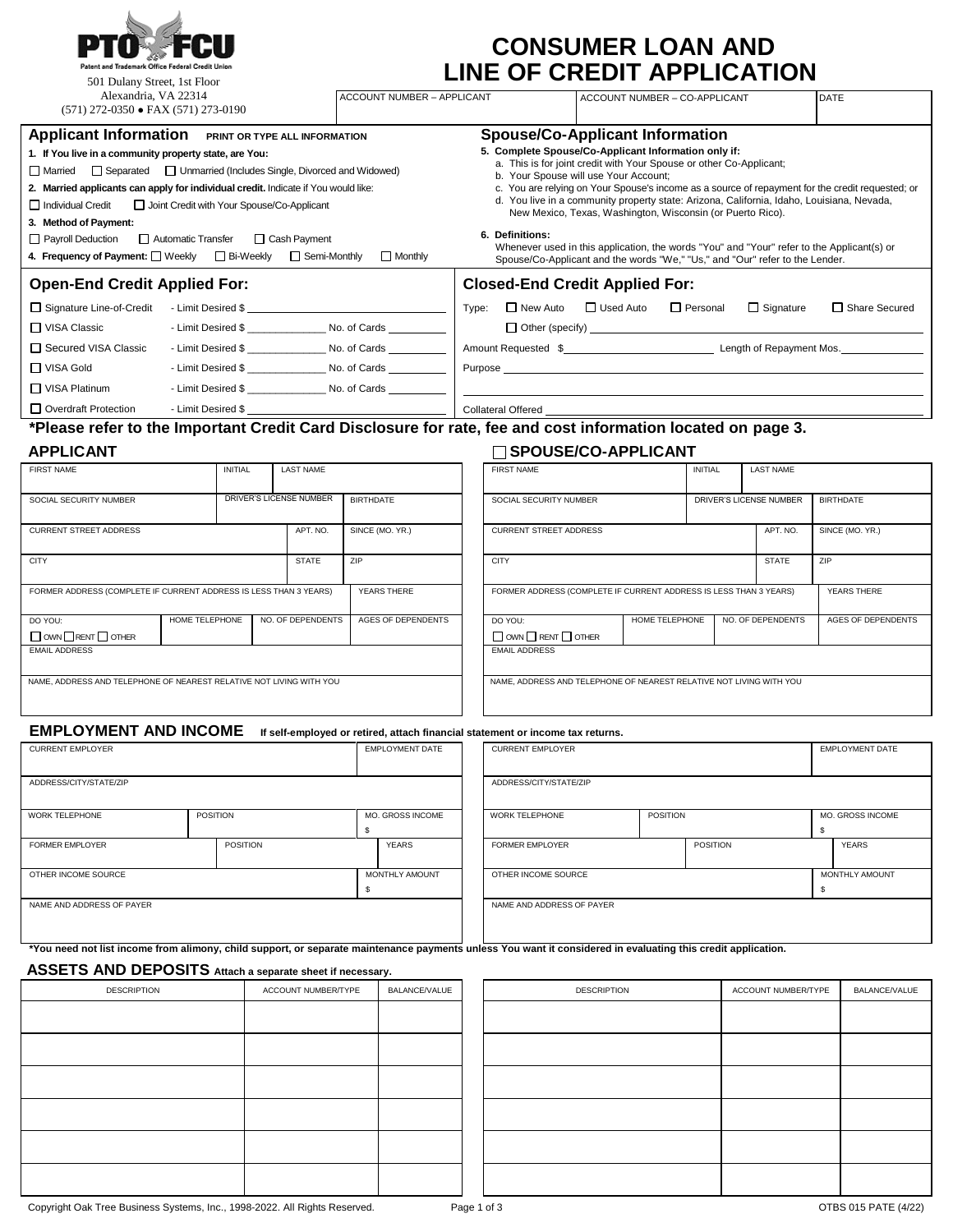|  | Credit Information Please list all open accounts with or without a balance. Attach separate sheet if necessary. |  |
|--|-----------------------------------------------------------------------------------------------------------------|--|
|--|-----------------------------------------------------------------------------------------------------------------|--|

| A                                                                                                                                                                                                                                                                                                                                                                                                                                                                                                                                                                                                                                                                                                                                                                                                                                                                                                                                                                                                                                                                                                                                                                                                                                                                                                                                                                                                                                                                                                           | Please Check<br>$\mathsf{C}$                                                             | D          | <b>OBLIGATIONS</b>  | Name of Creditor<br>List all obligations including Patent & Trademark Office Federal Credit Union Loans                                                                 |                              |          |           | <b>Monthly</b><br><b>Payments</b>                                                                              | <b>Balance Owed</b>                                      | <b>Amount Past Due</b> |          |        |   |           |
|-------------------------------------------------------------------------------------------------------------------------------------------------------------------------------------------------------------------------------------------------------------------------------------------------------------------------------------------------------------------------------------------------------------------------------------------------------------------------------------------------------------------------------------------------------------------------------------------------------------------------------------------------------------------------------------------------------------------------------------------------------------------------------------------------------------------------------------------------------------------------------------------------------------------------------------------------------------------------------------------------------------------------------------------------------------------------------------------------------------------------------------------------------------------------------------------------------------------------------------------------------------------------------------------------------------------------------------------------------------------------------------------------------------------------------------------------------------------------------------------------------------|------------------------------------------------------------------------------------------|------------|---------------------|-------------------------------------------------------------------------------------------------------------------------------------------------------------------------|------------------------------|----------|-----------|----------------------------------------------------------------------------------------------------------------|----------------------------------------------------------|------------------------|----------|--------|---|-----------|
|                                                                                                                                                                                                                                                                                                                                                                                                                                                                                                                                                                                                                                                                                                                                                                                                                                                                                                                                                                                                                                                                                                                                                                                                                                                                                                                                                                                                                                                                                                             |                                                                                          |            |                     |                                                                                                                                                                         |                              |          |           |                                                                                                                |                                                          |                        |          |        |   |           |
|                                                                                                                                                                                                                                                                                                                                                                                                                                                                                                                                                                                                                                                                                                                                                                                                                                                                                                                                                                                                                                                                                                                                                                                                                                                                                                                                                                                                                                                                                                             |                                                                                          |            |                     |                                                                                                                                                                         |                              |          |           |                                                                                                                |                                                          |                        |          |        |   |           |
|                                                                                                                                                                                                                                                                                                                                                                                                                                                                                                                                                                                                                                                                                                                                                                                                                                                                                                                                                                                                                                                                                                                                                                                                                                                                                                                                                                                                                                                                                                             |                                                                                          |            |                     |                                                                                                                                                                         |                              |          |           |                                                                                                                |                                                          |                        |          |        |   |           |
|                                                                                                                                                                                                                                                                                                                                                                                                                                                                                                                                                                                                                                                                                                                                                                                                                                                                                                                                                                                                                                                                                                                                                                                                                                                                                                                                                                                                                                                                                                             |                                                                                          |            |                     |                                                                                                                                                                         |                              |          |           |                                                                                                                |                                                          |                        |          |        |   |           |
|                                                                                                                                                                                                                                                                                                                                                                                                                                                                                                                                                                                                                                                                                                                                                                                                                                                                                                                                                                                                                                                                                                                                                                                                                                                                                                                                                                                                                                                                                                             |                                                                                          |            |                     |                                                                                                                                                                         |                              |          |           |                                                                                                                |                                                          |                        |          |        |   |           |
|                                                                                                                                                                                                                                                                                                                                                                                                                                                                                                                                                                                                                                                                                                                                                                                                                                                                                                                                                                                                                                                                                                                                                                                                                                                                                                                                                                                                                                                                                                             |                                                                                          |            |                     |                                                                                                                                                                         |                              |          |           |                                                                                                                |                                                          |                        |          |        |   |           |
|                                                                                                                                                                                                                                                                                                                                                                                                                                                                                                                                                                                                                                                                                                                                                                                                                                                                                                                                                                                                                                                                                                                                                                                                                                                                                                                                                                                                                                                                                                             |                                                                                          |            |                     |                                                                                                                                                                         |                              |          |           |                                                                                                                |                                                          |                        |          |        |   |           |
|                                                                                                                                                                                                                                                                                                                                                                                                                                                                                                                                                                                                                                                                                                                                                                                                                                                                                                                                                                                                                                                                                                                                                                                                                                                                                                                                                                                                                                                                                                             |                                                                                          |            |                     |                                                                                                                                                                         |                              |          |           |                                                                                                                |                                                          |                        |          |        |   |           |
|                                                                                                                                                                                                                                                                                                                                                                                                                                                                                                                                                                                                                                                                                                                                                                                                                                                                                                                                                                                                                                                                                                                                                                                                                                                                                                                                                                                                                                                                                                             |                                                                                          |            |                     |                                                                                                                                                                         |                              |          |           |                                                                                                                |                                                          |                        |          |        |   |           |
|                                                                                                                                                                                                                                                                                                                                                                                                                                                                                                                                                                                                                                                                                                                                                                                                                                                                                                                                                                                                                                                                                                                                                                                                                                                                                                                                                                                                                                                                                                             |                                                                                          |            |                     |                                                                                                                                                                         |                              |          |           |                                                                                                                |                                                          |                        |          |        |   |           |
|                                                                                                                                                                                                                                                                                                                                                                                                                                                                                                                                                                                                                                                                                                                                                                                                                                                                                                                                                                                                                                                                                                                                                                                                                                                                                                                                                                                                                                                                                                             |                                                                                          |            |                     |                                                                                                                                                                         |                              |          |           |                                                                                                                |                                                          |                        |          |        |   |           |
|                                                                                                                                                                                                                                                                                                                                                                                                                                                                                                                                                                                                                                                                                                                                                                                                                                                                                                                                                                                                                                                                                                                                                                                                                                                                                                                                                                                                                                                                                                             |                                                                                          |            |                     |                                                                                                                                                                         |                              |          |           |                                                                                                                |                                                          |                        |          |        |   |           |
|                                                                                                                                                                                                                                                                                                                                                                                                                                                                                                                                                                                                                                                                                                                                                                                                                                                                                                                                                                                                                                                                                                                                                                                                                                                                                                                                                                                                                                                                                                             |                                                                                          |            |                     |                                                                                                                                                                         |                              |          |           |                                                                                                                |                                                          |                        |          |        |   |           |
|                                                                                                                                                                                                                                                                                                                                                                                                                                                                                                                                                                                                                                                                                                                                                                                                                                                                                                                                                                                                                                                                                                                                                                                                                                                                                                                                                                                                                                                                                                             |                                                                                          |            |                     |                                                                                                                                                                         |                              |          |           |                                                                                                                |                                                          |                        |          |        |   |           |
|                                                                                                                                                                                                                                                                                                                                                                                                                                                                                                                                                                                                                                                                                                                                                                                                                                                                                                                                                                                                                                                                                                                                                                                                                                                                                                                                                                                                                                                                                                             |                                                                                          |            |                     |                                                                                                                                                                         |                              |          |           |                                                                                                                |                                                          |                        |          |        |   |           |
|                                                                                                                                                                                                                                                                                                                                                                                                                                                                                                                                                                                                                                                                                                                                                                                                                                                                                                                                                                                                                                                                                                                                                                                                                                                                                                                                                                                                                                                                                                             |                                                                                          |            |                     |                                                                                                                                                                         |                              |          |           |                                                                                                                |                                                          |                        |          |        |   |           |
|                                                                                                                                                                                                                                                                                                                                                                                                                                                                                                                                                                                                                                                                                                                                                                                                                                                                                                                                                                                                                                                                                                                                                                                                                                                                                                                                                                                                                                                                                                             |                                                                                          |            |                     |                                                                                                                                                                         |                              |          |           |                                                                                                                |                                                          |                        |          |        |   |           |
|                                                                                                                                                                                                                                                                                                                                                                                                                                                                                                                                                                                                                                                                                                                                                                                                                                                                                                                                                                                                                                                                                                                                                                                                                                                                                                                                                                                                                                                                                                             |                                                                                          |            |                     |                                                                                                                                                                         |                              |          |           |                                                                                                                |                                                          |                        |          |        |   |           |
|                                                                                                                                                                                                                                                                                                                                                                                                                                                                                                                                                                                                                                                                                                                                                                                                                                                                                                                                                                                                                                                                                                                                                                                                                                                                                                                                                                                                                                                                                                             |                                                                                          |            |                     |                                                                                                                                                                         |                              |          |           |                                                                                                                |                                                          |                        |          |        |   |           |
|                                                                                                                                                                                                                                                                                                                                                                                                                                                                                                                                                                                                                                                                                                                                                                                                                                                                                                                                                                                                                                                                                                                                                                                                                                                                                                                                                                                                                                                                                                             |                                                                                          |            |                     | Please answer the following questions.<br>If a yes answer is given, explain on attached sheet.                                                                          | A<br><b>YES</b><br><b>NO</b> | C<br>YES | <b>NO</b> | <b>TOTALS</b>                                                                                                  | \$                                                       | \$                     | \$       |        |   |           |
|                                                                                                                                                                                                                                                                                                                                                                                                                                                                                                                                                                                                                                                                                                                                                                                                                                                                                                                                                                                                                                                                                                                                                                                                                                                                                                                                                                                                                                                                                                             |                                                                                          |            |                     | 1. Have You filed a petition for bankruptcy in the last 10 years?                                                                                                       |                              |          |           |                                                                                                                | Please Check: A=Applicant C=Spouse/Co-Applicant          |                        | A<br>YES | NO YES | С | <b>NO</b> |
|                                                                                                                                                                                                                                                                                                                                                                                                                                                                                                                                                                                                                                                                                                                                                                                                                                                                                                                                                                                                                                                                                                                                                                                                                                                                                                                                                                                                                                                                                                             |                                                                                          |            |                     | 2. Have You ever had any auto, furniture or property repossessed?                                                                                                       |                              |          |           | 6. Have You any obligations not listed?                                                                        |                                                          |                        |          |        |   |           |
|                                                                                                                                                                                                                                                                                                                                                                                                                                                                                                                                                                                                                                                                                                                                                                                                                                                                                                                                                                                                                                                                                                                                                                                                                                                                                                                                                                                                                                                                                                             |                                                                                          | For Whom   |                     | 3. Are You a co-maker or co-signer on any loan?<br>Amount \$                                                                                                            |                              |          |           | 7. Do You have any past due bills?<br>8. Is any income You have listed likely to reduce in the next two years? |                                                          |                        |          |        |   |           |
|                                                                                                                                                                                                                                                                                                                                                                                                                                                                                                                                                                                                                                                                                                                                                                                                                                                                                                                                                                                                                                                                                                                                                                                                                                                                                                                                                                                                                                                                                                             |                                                                                          |            |                     | 4. Have You ever had credit in any other name?                                                                                                                          |                              |          |           | 9. Indicate immigration status:                                                                                |                                                          |                        |          |        |   |           |
|                                                                                                                                                                                                                                                                                                                                                                                                                                                                                                                                                                                                                                                                                                                                                                                                                                                                                                                                                                                                                                                                                                                                                                                                                                                                                                                                                                                                                                                                                                             |                                                                                          | What name_ |                     | 5. Have You any suits pending, judgments filed, alimony or support                                                                                                      |                              |          |           | Applicant                                                                                                      | □ U.S. Citizen □ Permanent U.S. Resident<br>$\Box$ Other |                        |          |        |   |           |
|                                                                                                                                                                                                                                                                                                                                                                                                                                                                                                                                                                                                                                                                                                                                                                                                                                                                                                                                                                                                                                                                                                                                                                                                                                                                                                                                                                                                                                                                                                             |                                                                                          |            | awards against You? |                                                                                                                                                                         |                              |          |           | <b>Co-Applicant</b>                                                                                            | □ U.S. Citizen □ Permanent U.S. Resident                 | □ Other                |          |        |   |           |
|                                                                                                                                                                                                                                                                                                                                                                                                                                                                                                                                                                                                                                                                                                                                                                                                                                                                                                                                                                                                                                                                                                                                                                                                                                                                                                                                                                                                                                                                                                             |                                                                                          |            | <b>SIGNATURES</b>   |                                                                                                                                                                         |                              |          |           |                                                                                                                |                                                          |                        |          |        |   |           |
| You warrant the truth of the above information and You realize that it will be relied upon by Us in deciding whether or not to grant the credit applied for. You hereby authorize Us, Our<br>employees and agents to investigate and verify any information provided to Us by You. If this application is for any Feature Category contained in Our Credit Line Account Program, You<br>agree and understand that if approved. You are contractually liable according to the applicable terms of the Credit Line Account Agreement and Disclosure. You will receive a copy of that<br>Agreement no later than the time of Your first credit advance and You promise to pay all amounts charged to Your Account according to its terms. If this is a joint application, You agree<br>that such liability is joint and several. You authorize Us to accept Your facsimile signatures on this application and agree that Your facsimile signature will have the same legal force and<br>effect as Your original signature. You assume any risk that may be associated with permitting Us to accept Your facsimile signature. If You are issued a credit card, by signing below,<br>You grant and consent to a lien on Your shares with Us (except IRA and Keogh accounts) and any dividends due or to become due to You from Us to the extent You owe on<br>any unpaid credit card balance.<br>You hereby acknowledge Your intent to apply for joint credit<br>Applicant's Initials<br>Co-Applicant's Initials |                                                                                          |            |                     |                                                                                                                                                                         |                              |          |           |                                                                                                                |                                                          |                        |          |        |   |           |
|                                                                                                                                                                                                                                                                                                                                                                                                                                                                                                                                                                                                                                                                                                                                                                                                                                                                                                                                                                                                                                                                                                                                                                                                                                                                                                                                                                                                                                                                                                             |                                                                                          |            |                     |                                                                                                                                                                         |                              |          |           |                                                                                                                |                                                          |                        |          |        |   |           |
| X.                                                                                                                                                                                                                                                                                                                                                                                                                                                                                                                                                                                                                                                                                                                                                                                                                                                                                                                                                                                                                                                                                                                                                                                                                                                                                                                                                                                                                                                                                                          | SIGNATURE OF SPOUSE/CO-APPLICANT<br>SIGNATURE OF APPLICANT<br><b>DATE</b><br><b>DATE</b> |            |                     |                                                                                                                                                                         |                              |          |           |                                                                                                                |                                                          |                        |          |        |   |           |
|                                                                                                                                                                                                                                                                                                                                                                                                                                                                                                                                                                                                                                                                                                                                                                                                                                                                                                                                                                                                                                                                                                                                                                                                                                                                                                                                                                                                                                                                                                             |                                                                                          |            |                     | Secured VISA Applicants: If Your credit is approved, You grant Us a specific pledge of shares in Your Share Account indicated below and for the amount specified below: |                              |          |           |                                                                                                                |                                                          |                        |          |        |   |           |
|                                                                                                                                                                                                                                                                                                                                                                                                                                                                                                                                                                                                                                                                                                                                                                                                                                                                                                                                                                                                                                                                                                                                                                                                                                                                                                                                                                                                                                                                                                             |                                                                                          |            |                     |                                                                                                                                                                         |                              |          |           |                                                                                                                |                                                          |                        |          |        |   |           |

Account Number \_\_\_\_\_\_\_\_\_\_\_\_\_\_\_\_\_\_\_\_\_\_\_\_\_\_\_\_\_\_\_\_\_\_\_\_\_\_\_\_\_\_\_\_\_\_\_\_\_\_\_\_\_\_\_\_\_\_\_ Amount \$ \_\_\_\_\_\_\_\_\_\_\_\_\_\_\_\_\_\_\_\_\_\_\_\_\_\_\_\_\_\_\_\_\_\_\_\_\_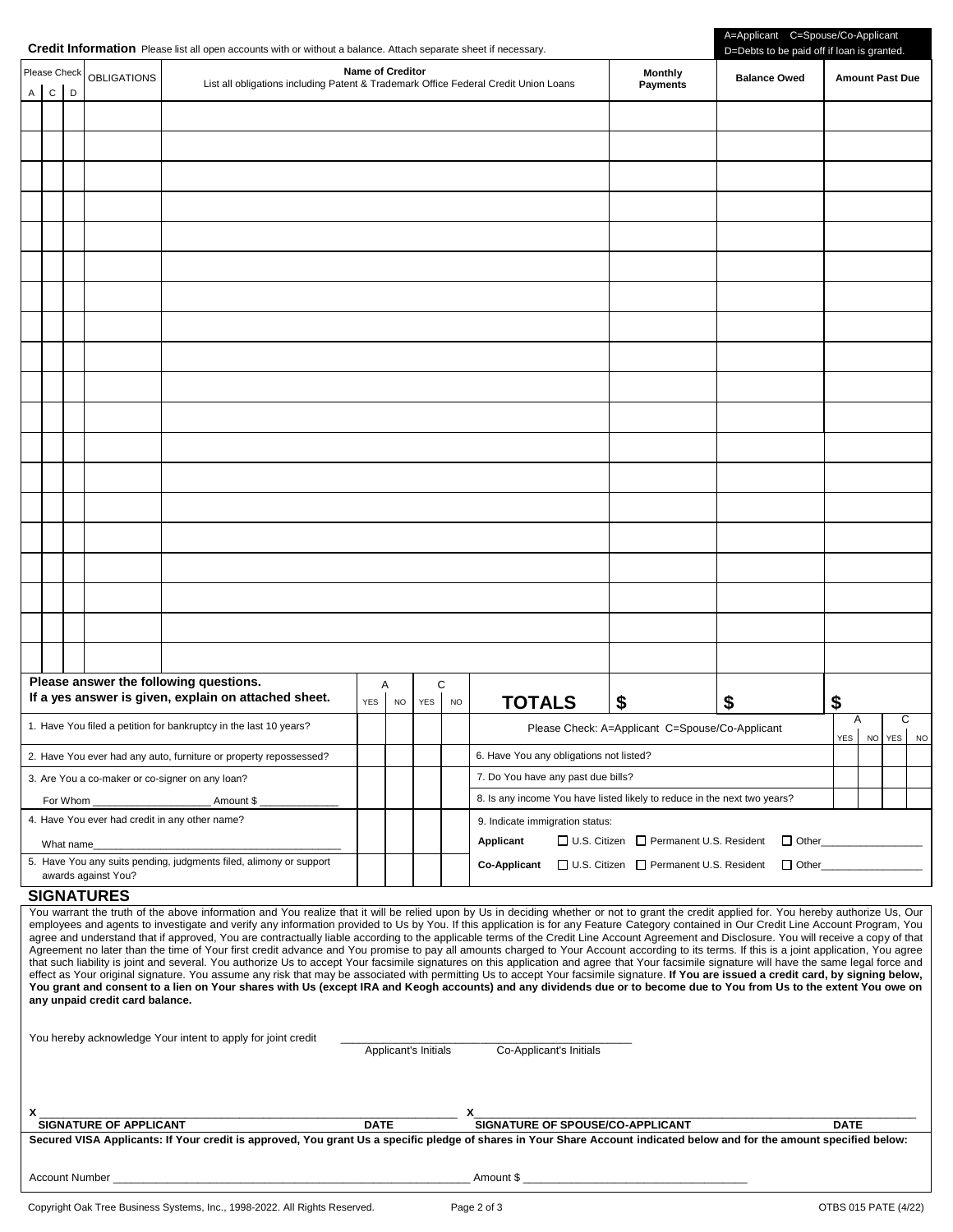**Important Credit Card Disclosure.** The following disclosure represents important details concerning Your Credit Card. The information about costs of the Card are accurate as of the effective date of June 23, 2021. You can call Us at (571) 272-0350 or write Us at 501 Dulany Street, 1st Floor, Alexandria, VA 22314 to inquire if any changes have occurred since the effective date.

| <b>Interest Rate and Interest Charges</b>                                              |                                                                                                                                                                                                    |                                                                                             |
|----------------------------------------------------------------------------------------|----------------------------------------------------------------------------------------------------------------------------------------------------------------------------------------------------|---------------------------------------------------------------------------------------------|
| <b>Annual Percentage Rate (APR)</b><br><b>For Purchases</b>                            | VISA Classic: $11.90\%$                                                                                                                                                                            | VISA Gold: 10.90%                                                                           |
|                                                                                        | Secured VISA: 15.90%                                                                                                                                                                               | VISA Platinum: 8.90%                                                                        |
| <b>Annual Percentage Rate (APR)</b><br><b>For Balance Transfers</b>                    | VISA Classic: 11.90%                                                                                                                                                                               | VISA Gold: <b>10.90%</b>                                                                    |
|                                                                                        | Secured VISA: 15.90%                                                                                                                                                                               | VISA Platinum: 8.90%                                                                        |
| <b>Annual Percentage Rate (APR)</b><br><b>For Cash Advance</b>                         | VISA Classic: 11.90%                                                                                                                                                                               | VISA Gold: <b>10.90%</b>                                                                    |
|                                                                                        | Secured VISA: 15.90%                                                                                                                                                                               | VISA Platinum: 8.90%                                                                        |
| How to Avoid Paying Interest<br>on Purchases                                           | within 26 days of Your statement closing date.                                                                                                                                                     | We will not charge You interest on purchases if You pay Your entire balance owed each month |
| For Credit Card Tips from the<br><b>Consumer Financial</b><br><b>Protection Bureau</b> | To learn more about factors to consider when applying for or using a Credit Card, visit<br>the website of the Consumer Financial Protection Bureau at<br>http://www.consumerfinance.gov/learnmore. |                                                                                             |
| <b>Fees</b>                                                                            |                                                                                                                                                                                                    |                                                                                             |
| <b>Transaction Fees</b>                                                                |                                                                                                                                                                                                    |                                                                                             |
| Cash Advance<br><b>Foreign Transaction Fee</b>                                         | \$2.00<br>1.00% of each foreign currency transaction in U.S. dollars.<br>0.80% of each U.S. Dollar transaction that occurs in a foreign country.                                                   |                                                                                             |
| <b>Penalty Fees</b>                                                                    |                                                                                                                                                                                                    |                                                                                             |
| • Late Payment                                                                         | Up to 5.00% of the payment due (\$15.00 minimum).                                                                                                                                                  |                                                                                             |

**How We Will Calculate Your Balance:** For all Feature Categories (except VISA), We use a method called "daily balance." For VISA, We use a method called "average daily balance (including new purchases)."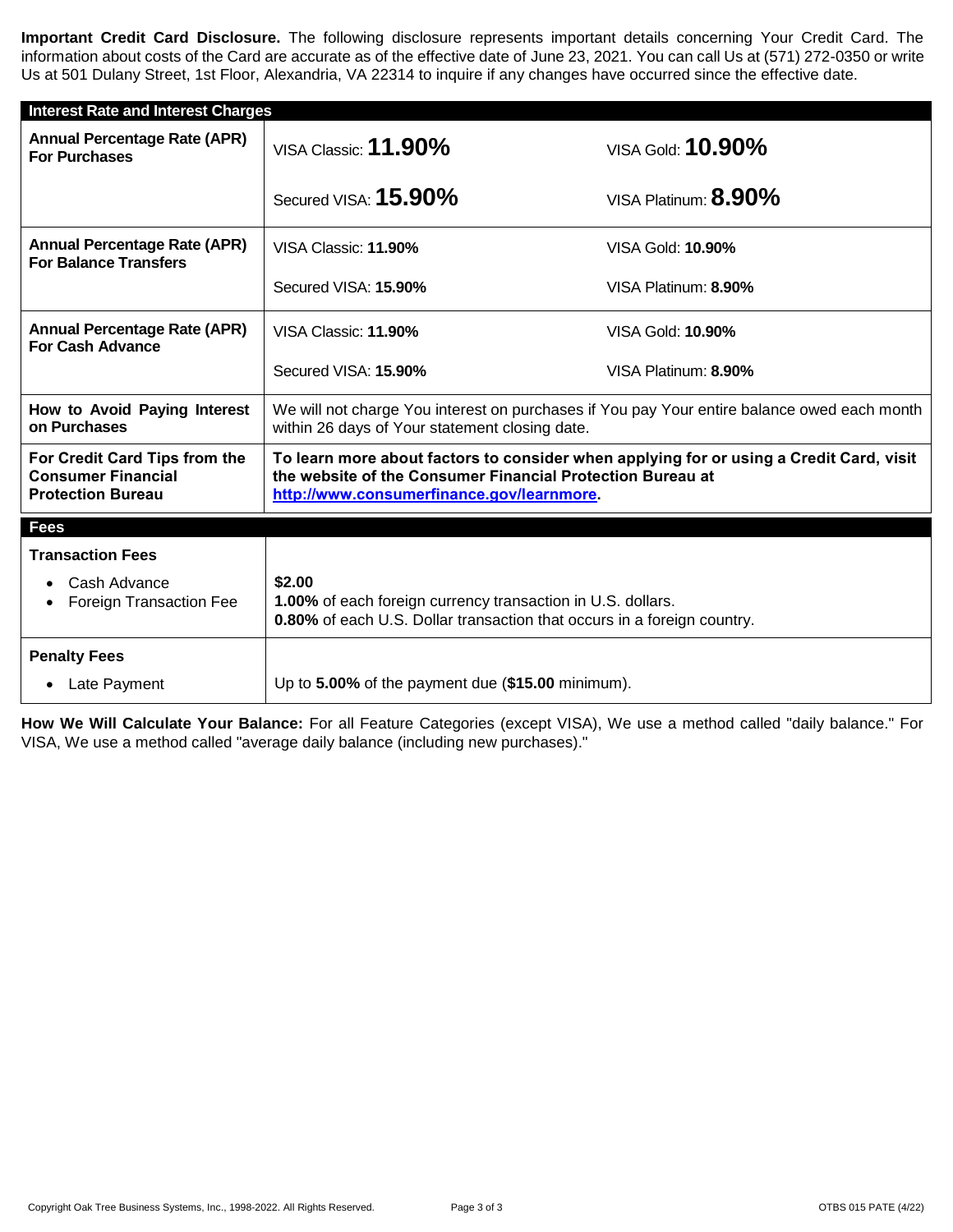

# **CREDIT LINE ACCOUNT AGREEMENT AND DISCLOSURE**

**THIS IS YOUR CREDIT LINE ACCOUNT AGREEMENT AND IT INCLUDES NECESSARY FEDERAL TRUTH-IN-LENDING DISCLOSURE STATEMENTS AND ANY SPECIAL INSTRUCTIONS REGARDING THE USE OF YOUR VISA CLASSIC, SECURED VISA, VISA GOLD AND VISA PLATINUM CREDIT CARDS AND/OR ANY OTHER ACCOUNT ACCESS DEVICE. PLEASE READ THIS AGREEMENT CAREFULLY AND NOTIFY US AT ONCE IF ANY PARTS ARE UNCLEAR.**

| <b>Interest Rate and Interest Charges</b>                                              |                                                                                                                                                                                                                                                            |                                                                                         |  |  |  |
|----------------------------------------------------------------------------------------|------------------------------------------------------------------------------------------------------------------------------------------------------------------------------------------------------------------------------------------------------------|-----------------------------------------------------------------------------------------|--|--|--|
| <b>Annual Percentage Rate (APR)</b><br><b>For Purchases</b>                            | VISA Classic: <b>11.90%</b>                                                                                                                                                                                                                                | VISA Gold: 10.90%                                                                       |  |  |  |
|                                                                                        | Secured VISA: 15.90%                                                                                                                                                                                                                                       | VISA Platinum: $8.90\%$                                                                 |  |  |  |
| <b>Annual Percentage Rate (APR)</b><br><b>For Balance Transfers</b>                    | VISA Classic: 11.90%                                                                                                                                                                                                                                       | VISA Gold: <b>10.90%</b>                                                                |  |  |  |
|                                                                                        | Secured VISA: 15.90%                                                                                                                                                                                                                                       | VISA Platinum: 8.90%                                                                    |  |  |  |
| <b>Annual Percentage Rate (APR)</b><br><b>For Cash Advance</b>                         | VISA Classic: 11.90%                                                                                                                                                                                                                                       | VISA Gold: <b>10.90%</b>                                                                |  |  |  |
|                                                                                        | Secured VISA: 15.90%                                                                                                                                                                                                                                       | VISA Platinum: 8.90%                                                                    |  |  |  |
|                                                                                        | Signature Line of Credit: _________%                                                                                                                                                                                                                       | <b>Overdraft Protection: 18.00%</b>                                                     |  |  |  |
| <b>Paying Interest</b>                                                                 | For VISA, We will not charge You interest on purchases if You pay Your entire balance owed<br>each month within 26 days of Your statement closing date. We will begin charging interest on<br>balance transfers and cash advances on the transaction date. |                                                                                         |  |  |  |
| For Credit Card Tips from the<br><b>Consumer Financial</b><br><b>Protection Bureau</b> | the website of the Consumer Financial Protection Bureau at<br>http://www.consumerfinance.gov/learnmore.                                                                                                                                                    | To learn more about factors to consider when applying for or using a Credit Card, visit |  |  |  |
| <b>Fees</b>                                                                            |                                                                                                                                                                                                                                                            |                                                                                         |  |  |  |
| <b>Transaction Fees</b>                                                                |                                                                                                                                                                                                                                                            |                                                                                         |  |  |  |
| Cash Advance<br><b>Foreign Transaction Fee</b>                                         | \$2.00<br>1.00% of each foreign currency transaction in U.S. dollars.<br>0.80% of each U.S. Dollar transaction that occurs in a foreign country.                                                                                                           |                                                                                         |  |  |  |
| <b>Penalty Fees</b>                                                                    |                                                                                                                                                                                                                                                            |                                                                                         |  |  |  |
| Late Payment                                                                           | Except VISA, 5.00% of the payment due after 10 days<br>For VISA, up to 5.00% of the payment due (\$15.00 minimum)                                                                                                                                          |                                                                                         |  |  |  |

**How We Will Calculate Your Balance:** For all Feature Categories (except VISA), We use a method called "daily balance." For VISA, We use a method called "average daily balance (including new purchases)." See Your Account Agreement for details.

**Billing Rights:** Information on your rights to dispute transactions and how to exercise those rights is provided in Your Account Agreement.

FEATURE CATEGORIES. Your Account has Feature Categories which may include VISA Classic, Secured VISA, VISA Gold, VISA Platinum, Signature Line of Credit and Overdraft Protection.

In this Agreement, the reference to "We," "Us," "Our" and "Credit Union" mean Patent & Trademark Office Federal Credit Union. The words "You" and "Your" mean each person accepting this Agreement. The words "Card" and "Credit Card" mean any VISA Classic, Secured VISA, VISA Gold or VISA Platinum Credit Card issued to You by Us and any duplicates or renewals. "Convenience Checks" mean the special Account access devices that We may provide for Your use from time to time. If this is a joint account, read singular pronouns in the plural.

You, as the Borrower, under a Credit Line Account ("Account"), understand that the following Federal Disclosure Statement and the terms and conditions found herein constitute Our Agreement with You. Your Account may be accessible through a variety of means which could include advance request forms, vouchers, checks, charge slips, credit cards and the like. Regardless of the access means, You promise to pay Us all amounts charged to Your Account by You or by any user who has access to Your Account, with actual, apparent or implied authority for use of Your Account, including Finance Charges and other fees or charges described herein.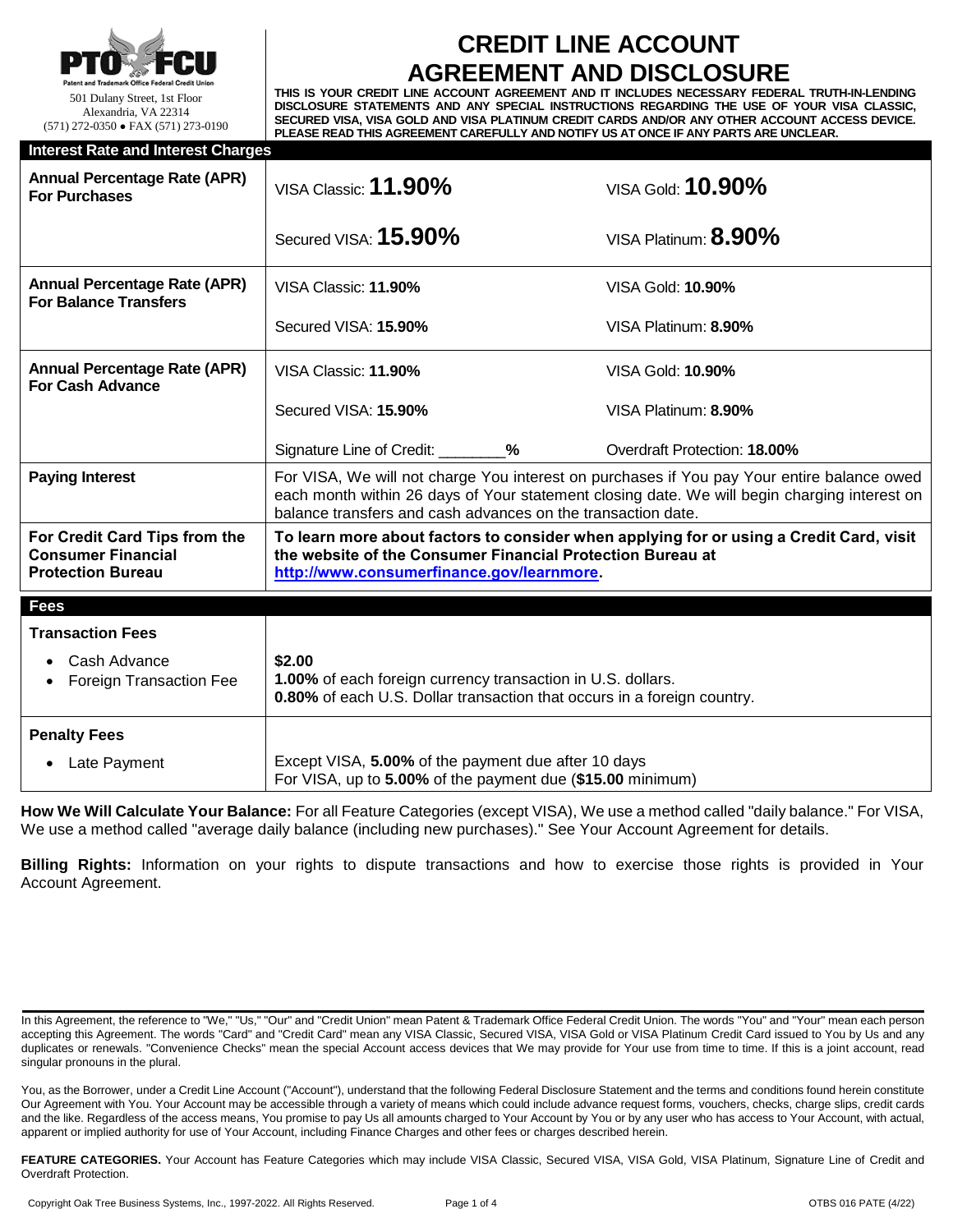| <b>Account Feature Categories</b> | Monthly<br>Periodic Rate | Daily Periodic<br>Rate | <b>Annual Percentage Rate</b> |
|-----------------------------------|--------------------------|------------------------|-------------------------------|
| <b>VISA Classic</b>               | 0.9916%                  |                        | 11.90%                        |
| <b>VISA Gold</b>                  | 0.9083%                  |                        | 10.90%                        |
| <b>Secured VISA</b>               | 1.3250%                  |                        | 15.90%                        |
| <b>Signature Line of Credit</b>   |                          | $\%$                   | %                             |
| <b>VISA Platinum</b>              | 0.7417%                  |                        | 8.90%                         |
| <b>Overdraft Protection</b>       |                          | 0.049315%              | 18.00%                        |

**TRANSACTIONS/ADVANCES.** Whenever You request a transaction or an advance, We may require You to prove Your identity. If You request an advance by telephone, We will deposit the amount requested in Your share account or Your share draft account and You authorize Us to do this, or We will draw a draft or check made payable to You and mail it to You. When the amount advanced appears on a subsequent statement, that will be conclusive evidence of Your telephone request. You understand that whether or not any specific Secured VISA advance request is approved depends upon how much equity You have or will have in the shares being pledged as security. Signature Line of Credit advances are subject to a minimum advance of \$100.00.

**LIEN ON SHARES.** As permitted by law, to secure all transactions under this Agreement in either joint or individual Accounts, We have the right to impress and enforce a statutory lien against Your shares on deposit with Us (other than those deposits established under a governmental approved tax deferral plan such as an IRA or Keogh account), and any dividends due or to become due to You from Us to the extent that You owe on any unpaid balance on Your Account and We may enforce Our right to do so without further notice to You. Additionally, You agree that We may set-off any mutual indebtedness.

You acknowledge that You own any shares pledged and that there are no liens against them other than Ours. You agree to perform all acts which are necessary to make Our security interest in the shares pledged enforceable.

**CONSENSUAL LIEN**. **If You have been issued a Credit Card, You grant and consent to a lien on Your shares or other deposit accounts with Us and any dividends due or to become due to You from Us (except for IRA or Keogh accounts) to the extent You owe on any unpaid Credit Card balance.**

**ACCOUNT RESTRICTIONS.** In order to receive and maintain a Secured VISA Feature Category, You agree to give Us a specific pledge of shares which will equal Your credit limit. In the event that You default on Your Account, We may apply these shares toward the repayment of any amount owed on Your Secured VISA Feature Category. You may cancel Your Secured VISA Account at any time by paying any amounts owed on Your Secured VISA Feature Category. To be certain that Your entire balance and all advances on Your Account are paid, any shares pledged may not be available to You for 30 days after You have cancelled and any outstanding balance is paid in full.

**OTHER SECURITY.** Collateral (other than household goods or any dwelling) given as security under this Agreement or for any other loan You may have with Us will secure all amounts You owe Us now and in the future if that status is reflected in the "Truth-in-Lending Disclosure" in any particular Agreement evidencing such debt.

**LINE OF CREDIT LIMITS.** We will notify You of the Credit Limit(s) given You for each Feature Category of Your Account. We expect that You will make repeated advances on Your Account and unless You are in default, Your Credit Limit will generally be self-replenishing as You make payments on Your Account.

You promise to keep Your unpaid balance within Your Credit Limit, and You will pay any amount over Your Credit Limit on Our demand whether or not We authorize the advance or transactions which caused You to exceed Your Credit Limit. Even if Your unpaid balance is less than Your Credit Limit, You will have no credit available during any time that any aspect of Your Account is in default.

**JOINT ACCOUNTS.** Each Borrower will be responsible, jointly and severally, for the repayment of amounts owed. If any Account access device, such as a Credit Card, is requested and approved, You understand that any such Account access device(s) will be mailed only to the Borrower(s) at the address that We have on file for You. We may refuse to follow any instructions which run counter to this provision.

**FINANCE CHARGES (EXCEPT FOR VISA TRANSACTIONS).** A Finance Charge will be assessed on any unpaid principal balance(s) for each Feature Category of Your Account for the period such balance(s) is outstanding. Balance(s) change each time advances are made, payments are made, or credits given under any particular Feature Category. The Finance Charge begins to accrue on the date of each advance and there is no free ride period.

**HOW TO DETERMINE THE FINANCE CHARGE (EXCEPT FOR VISA TRANSACTIONS).** For all Feature Categories (except for VISA) the Finance Charge is determined by multiplying Your unpaid balance at the close of each day of the billing cycle being accounted for by the applicable Daily Periodic Rate after payments, credits and unpaid Finance Charges have been subtracted and new advances or other charges have been added to Your unpaid balance. These daily Finance Charges are then added together and the sum is the amount of Finance Charge owed for the Feature Category being accounted for. The total Finance Charge You owe on Your Account for each billing cycle is the sum of all the Finance Charges due for all applicable Feature Categories.

**MINIMUM MONTHLY PAYMENTS (PAYMENT SCHEDULE).** Though You need only pay the Minimum Monthly Payment(s), You understand that You have the right to repay or prepay Your Account at any time without penalty. You may make larger payments without penalty at any time. You will be charged periodic Finance Charges to the date You repay Your entire balance unless a grace period applies. Any partial payment or prepayment will not delay Your next scheduled payment. All payments to Us must be in lawful money of the United States. We may apply each payment to whichever Feature Category We wish. For all Feature Categories (except VISA), payments will be applied first to any Late Charges owing, then to the Finance Charge due, then to the outstanding principal balance. Any unpaid portion of the Finance or Late Charge will be paid by subsequent payments and will not be added to the principal. You understand that any payment that delays the repayment of Your unpaid balance will increase Your Finance Charge and any payment that accelerates the reduction of Your unpaid balance will decrease Your Finance Charges.

VISA Classic, Secured VISA, VISA Gold and VISA Platinum Minimum Monthly Payments will be 3.00% of Your unpaid balance at the end of each billing cycle, subject to the lesser of \$10.00 or Your balance.

Minimum Monthly Payments for Signature Line of Credit and Overdraft Protection advances will be established at the time of each advance at an amount equal to 5.00% of Your outstanding balance for Signature Line of Credit and 7.00% of Your outstanding balance for Overdraft Protection, both subject to a minimum of \$50 or Your balance.

You may, by separate Agreement, authorize Us to charge the Minimum Monthly Payment automatically to Your share or share draft account.

**OVERDRAFT PROTECTION.** We may transfer funds in multiples of \$100.00 to clear any overdraft on Your share draft account (or in such increments as We may from time to time determine) by an advance on Your Overdraft Protection Feature Category subject to this provision. Whether or not such a transfer occurs will be controlled by this Agreement. In any event, You hold Us harmless for any and all liability which might otherwise arise if the transfer does not occur. Your Overdraft protection automatically ceases if this Agreement is ever cancelled or terminated or Your Account is in default.

LATE CHARGE (EXCEPT FOR VISA). If Your payment is more than 10 days late, You will be charged 5.00% of the payment due.

**PERIODIC STATEMENTS.** On a regular basis, You will receive a printed statement showing all transactions on Your Account including amounts paid and borrowed since Your last statement. We will mail You a statement each month in which there is a debit or credit balance or when a Finance Charge is imposed. We need not send You a statement if We feel Your Account is uncollectible or if We have started collection proceedings against You because You defaulted. Each statement is deemed to be a correct statement of account unless You establish a billing error pursuant to the Fair Credit Billing Act.

**DEFAULT.** You will be in default if: (a) You do not make any payment or perform any obligation under this Agreement, or any other agreement that You may have with Us; or (b) You should die, become involved in any insolvency, receivership or custodial proceeding brought by or against You; or (c) You have made a false or misleading statement in Your credit application and/or in Your representations to Us while You owe money on Your Account; or (d) A judgment or tax lien should be filed against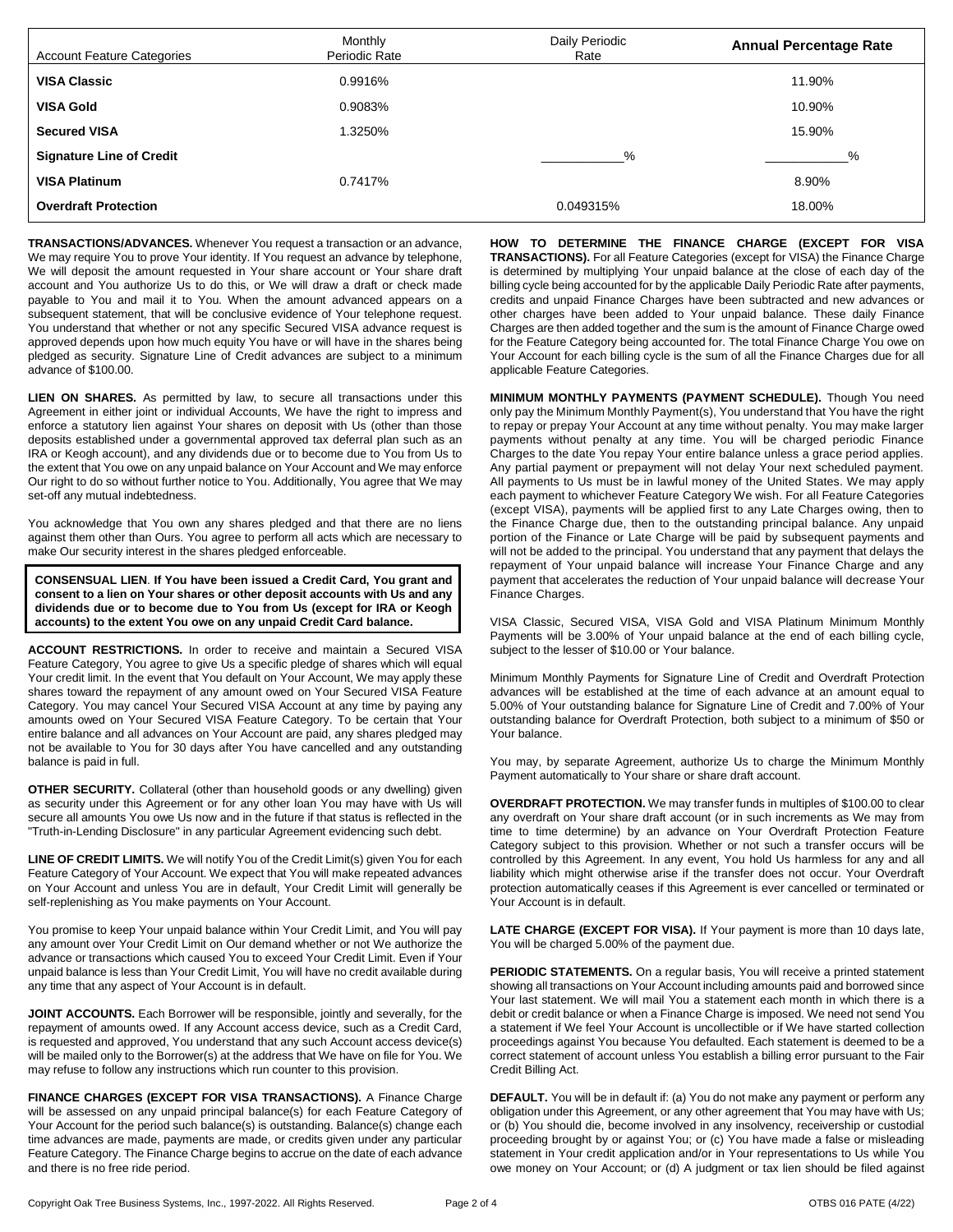You or any attachment or garnishment should be issued against any of Your property or rights, specifically including anyone starting an action or proceeding to seize any of Your funds on deposit with Us; and/or (e) We should, in good faith, believe Your ability to repay Your indebtedness hereunder is or soon will be impaired, time being of the very essence.

If You are in default, We may, to the extent permitted by law, cancel Your rights under this Agreement, declare the entire unpaid balance of every Feature Category of Your Account immediately due and payable and require the return of all access devices.

**ENFORCEMENT.** We do not lose Our rights under this or any related agreement if We delay enforcing them. We can accept late payments, partial payments or any other payments, even if they are marked "paid in full" without losing any of Our rights under this Agreement. If any provision of this or any related agreement is determined to be unenforceable or invalid, all other provisions remain in full force and effect.

**COLLECTION COSTS.** To the extent permitted by law, You agree to reimburse Us for all of Our costs and expenses, including reasonable attorneys' fees, incurred in the course of collecting any amounts owed under this Agreement or in the recovery of any collateral.

**INTEGRATED DOCUMENTS.** Any separate sheet of paper labeled "Additional Disclosure - Federal Truth-In-Lending Act" which is delivered together with this Agreement or provided at a later time is an integrated part of this Agreement.

**NOTIFICATION OF ADDRESS CHANGE.** You will notify Us promptly if You move or otherwise have a change of address.

**CHANGE IN TERMS.** We may change the terms of this Agreement by mailing or delivering to You written notice of the changes as prescribed by the Federal Truth-In-Lending Act. To the extent permitted by law, the right to change the terms of this Agreement includes, but is not limited to, the right to change the periodic rate applicable to Your unpaid balance and/or future advances.

**CONSENT TO AGREEMENT.** You acknowledge a receipt of a copy of this Agreement. By signing the Application for Your Account, by using Your Account or by using any Account access device, or by authorizing another to use Your Account, You agree to and accept its terms.

**UPDATING AND DISCLOSING FINANCIAL INFORMATION.** You will provide facts to update information contained in Your original application or other financial information related to You, at Our request. You also agree that We may, from time to time, as We deem necessary, make inquiries pertaining to Your employment, credit standing and financial responsibility in accordance with applicable laws and regulations. You further agree that We may give information about the status and payment history of Your Account to consumer credit reporting agencies, a prospective employer or insurer, or a state or federal licensing agency having any apparent legitimate business need for such information.

**TERMINATION.** Either You or We may cancel Your Account or any particular Feature Category of Your Account, at any time, whether or not You are in default. You will, in any case, remain liable to pay any unpaid balances according to the terms of Your Account.

**GOVERNING LAW.** This Agreement is controlled and governed by the laws of the Commonwealth of Virginia except to the extent that such laws are inconsistent with controlling federal law.

## **SPECIFIC TERMS APPLICABLE TO YOUR VISA CLASSIC, SECURED VISA, VISA GOLD AND VISA PLATINUM CREDIT CARDS**

**OWNERSHIP.** Your Card remains Our property and may be cancelled by Us at any time without notice. You agree to surrender the Card and to discontinue its use immediately upon Our request.

**USE OF YOUR CARD.** You may use Your Card to buy goods and services in any place that it is honored and to get cash advances from Us or another financial institution. We reserve the right to make a reasonable charge for each photostatic copy of drafts You request. You agree not to use Your Card for illegal transactions including, but not limited to, advances made for the purpose of gambling and/or wagering where such practices are in violation of applicable state and/or federal law.

**ISSUANCE OF PERSONAL IDENTIFICATION NUMBER.** We will issue You a Personal Identification Number (PIN) for use with Your Card. This PIN is confidential and should not be disclosed to anyone. You may use Your PIN and Your Card to access Your Account and all sums advanced will be added to Your Account balance. In the event a use of Your PIN constitutes an Electronic Fund Transfer, the terms and conditions of Your Electronic Fund Transfer Agreement may affect Your rights.

**EFFECT OF AGREEMENT.** Even though the sales, cash advance, receipt or other slips You may sign or receive when using the Card contain terms, this Agreement is the contract which solely applies to all transactions involving the Card.

**UNAUTHORIZED USE.** You may be liable for the unauthorized use of Your Card. You will not be liable for the unauthorized use that occurs after You notify Us orally or in writing at the address or telephone number shown in this Agreement, of the loss, theft, or possible unauthorized use. In any case, Your liability will not exceed \$50.00.

**VISA FINANCE CHARGES.** In the case of any transactions under Your VISA Classic, Secured VISA, VISA Gold or VISA Platinum Feature Categories, the balances subject to the periodic Finance Charge are the average daily transactions balances outstanding during the month (including new transactions). Separate average daily balances are calculated for purchases, balance transfers and cash advances. To get each average daily balance, the daily balances for purchases, balance transfers and cash advances for the billing cycle are added and the totals are divided by the number of days in the cycle. To get the daily balance for cash advances, new cash advances are added to the days beginning balance and payments and credits are subtracted. To get the daily balance for purchases, new purchases are added to the days beginning balance and payments and credits are subtracted. To get the daily balance for balance transfers, new balance transfers are added to the days beginning balance and payments and credits are subtracted. We then multiply the average daily balances for purchases, balance transfers and cash advances by the Monthly Periodic Rate.

You can avoid Finance Charges on purchases by paying the full amount of the entire balance owed each month within 26 days of Your statement closing date. Otherwise, the new balance of purchases, and subsequent purchases from the date they are posted to Your Account, will be subject to a Finance Charge. Cash advances and balance transfers are always subject to a Finance Charge from the date they are posted to Your Account.

**TRANSACTION SLIPS.** Your monthly statement will identify that merchant, electronic terminal or financial institution at which transactions were made, but sales, cash advances, credit or other slips cannot be returned with the statement.

**CREDITS.** If a merchant who honors Your Card gives You credit for returns or adjustments, the merchant will do so by sending Us a slip which will be posted to Your Account. If Your credits and payments exceed what You owe Us, We will hold and apply this credit against future purchases and cash advances, or if it is \$1.00 or more, refund it on Your written request or automatically deposit it to Your share account after six months.

**REFUSAL TO HONOR CARD(S).** We are not liable for the refusal or inability of merchants, financial institutions and others to accept the Card(s), or electronic terminals to honor the Card(s) or complete a Card withdrawal, or for their retention of the Card(s).

**FOREIGN TRANSACTIONS.** For transactions initiated in foreign countries and foreign currencies, the exchange rate between the transaction currency and the billing currency (U.S. dollars) will be: (a) a rate selected by VISA from the range of rates available in wholesale currency markets for the applicable central processing date, which rate may vary from the rate VISA itself receives; or (b) the government-mandated rate in effect for the applicable central processing date. For transactions that are initiated in a foreign currency, You will be charged 1.00% of the final settlement amount. For transactions occurring in foreign countries and initiated in U.S. Dollars, You will be charged 0.80% of the final settlement amount. Transactions initiated via the internet with merchants or other parties located outside of the United States of America are deemed to occur in the foreign country where the merchant or other party is located.

**LATE CHARGE.** If Your payment is more than 10 days late, You will be charged the lesser of: (a) the amount of the minimum payment due; or (b) 5.00% of the payment due or \$15.00, whichever is greater. This fee will be posted as a purchase.

**OTHER FEES AND CHARGES.** You agree to pay Us a cash advance fee in an amount equal to \$2.00 for each such advance. This fee will be posted to Your Account as a purchase.

LOST OR STOLEN CARDS. To report lost or stolen Credit Card, You will immediately call (888) 241-2440 or write to Us at 501 Dulany Street, 1st Floor, Alexandria, VA 22314.

## **Your Billing Rights: Keep this Document for Future Use**

**This notice tells You about Your rights and Our responsibilities under the Fair Credit Billing Act.**

# **What To Do If You Find A Mistake On Your Statement**

If You think there is an error on Your statement, write to Us at Our address shown in this Agreement. In Your letter, give Us the following information:

- Account information: Your name and Account number.
- Dollar amount: The dollar amount of the suspected error.
- Description of problem: If You think there is an error on Your bill, describe what You believe is wrong and why You believe it is a mistake.

Copyright Oak Tree Business Systems, Inc., 1998-2022. All Rights Reserved. Page 3 of 4 OTBS 016 PATE (4/22)